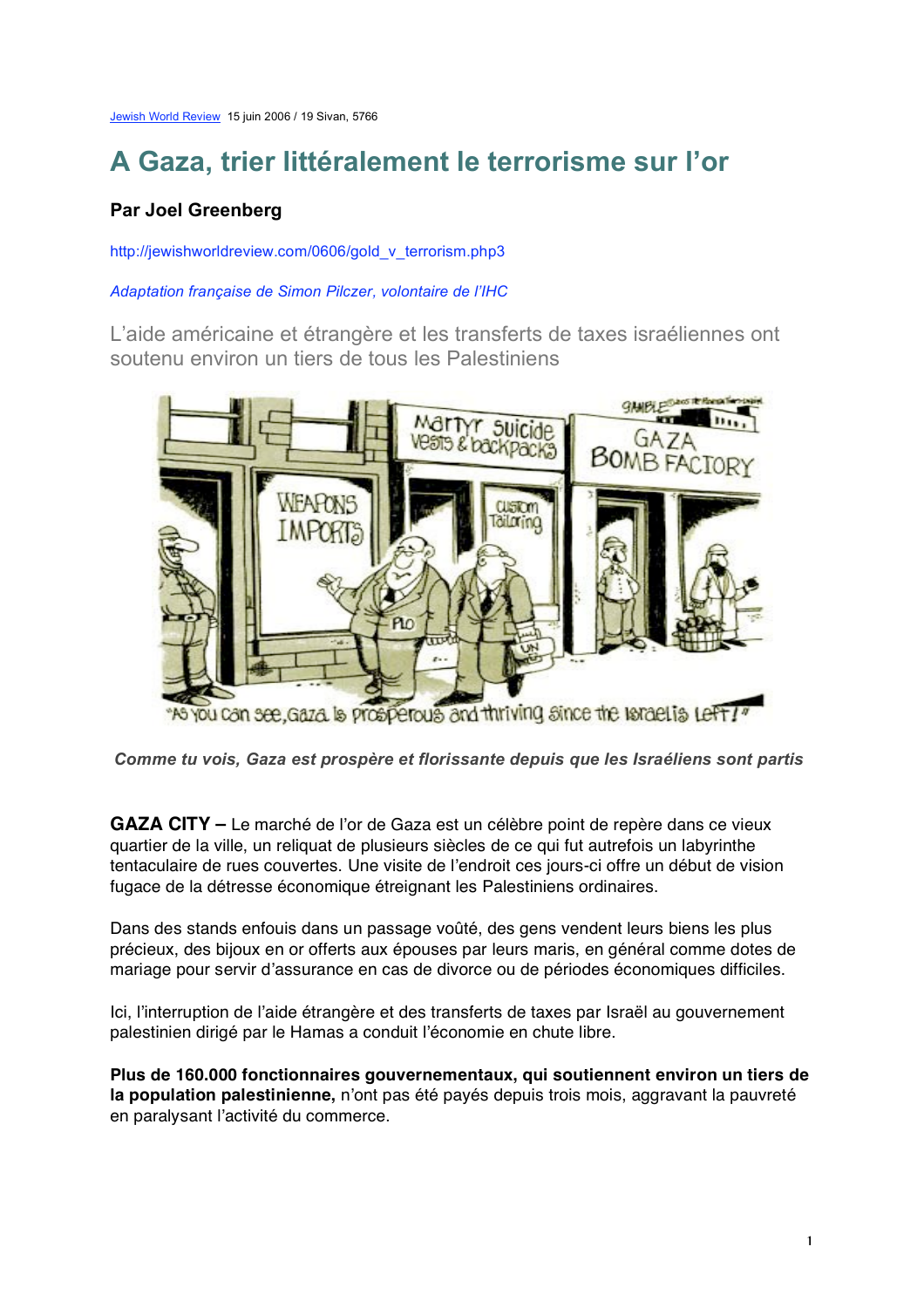« La situation est extrêmement difficile », déclarait Um Muhammad, 33 ans, une fonctionnaire infirmière qui vendait des bijoux en or et n'accepta de s'identifier que par son surnom. « Nous avons besoin d'argent pour la nourriture et les dépenses quotidiennes ».

A un autre stand, Mahdia Abu Nada, 55 ans, vendait des bracelets d'or. Son mari, qui travaille dans un hôpital gouvernemental, n'est pas payé, et le couple n'a pas l'argent pour la location ou les notes de l'épicerie, sans parler des cours pour les enfants au collège.

« Je vends tout cet or que nous avons mis de côté depuis 20 ans, parce que nous n'avons pas de quoi vivre », constatait Abu Nada. Elle montrait une liste de produits d'épicerie qu'elle a achetés à crédit pour12 \$, qu'elle n'a pas pu payer.

« Le gouvernement a été choisi par le peuple », ajouta Abu Nada, faisant écho à un argument souvent entendu ici, à savoir que les Palestiniens étaient punis pour leur vote en faveur du Hamas aux élections de janvier.

Derrière le comptoir, Abu Fayez, le marchand d'or, avançait une prédiction sinistre : « Aujourd'hui est meilleur que demain », commença-t-il, « parce que demain, les gens pourraient bien n'avoir plus d'or à vendre ».

Au stand suivant, Amjad Tafish, 28 ans, tailleur au chômage, vendait tous les bijoux en or de sa femme après six ans de mariage. Il n'y avait pas de travail, disait-il, parce que les fermetures répétées des principaux point de passages de chargement de Gaza avaient cessé de faire travailler les boutiques de couture locales, qui dépendent du transit pour les tissus et l'exportation des produits finis.

Israël a fermé le passage pendant environ la moitié des jours où ils étaient programmés pour fonctionner cette année, invoquant des avertissements d'attaques par des militants palestiniens.

"Je n'ai pas fait de point de couture depuis deux mois", disait Tafish, ajoutant qu'il gagnait d'habitude l'équivalent de 20 \$ par jour. Maintenant disait-il, acheter de la viande et du poulet était au-dessus de ses moyens, et les repas à la maison étaient limités aux aliments les plus simples.

La vente des bijoux rapporterait à Tafish l'équivalent d'environ 3.000 \$ disait le négociant assis à côté du comptoir.

Reem Abu Hasira, 23 ans, qui travaille dans une boutique de location de robes de mariée, vendait des boucles d'oreilles en or offertes pour son mariage, pour lesquelles le vendeur disait qu'elle obtiendrait l'équivalent de 90 \$.

Abu Hasira dit que son mari, un chauffeur de taxi qui transporte des fonctionnaires au travail, avait perdu son revenu parce que sans salaire, les travailleurs ne pouvaient plus payer la course. Il n'y avait pas non plus d'affaires dans la boutique où elle travaillait. Quatre robes de mariée seulement avaient été louées dans les deux derniers mois, dit-elle.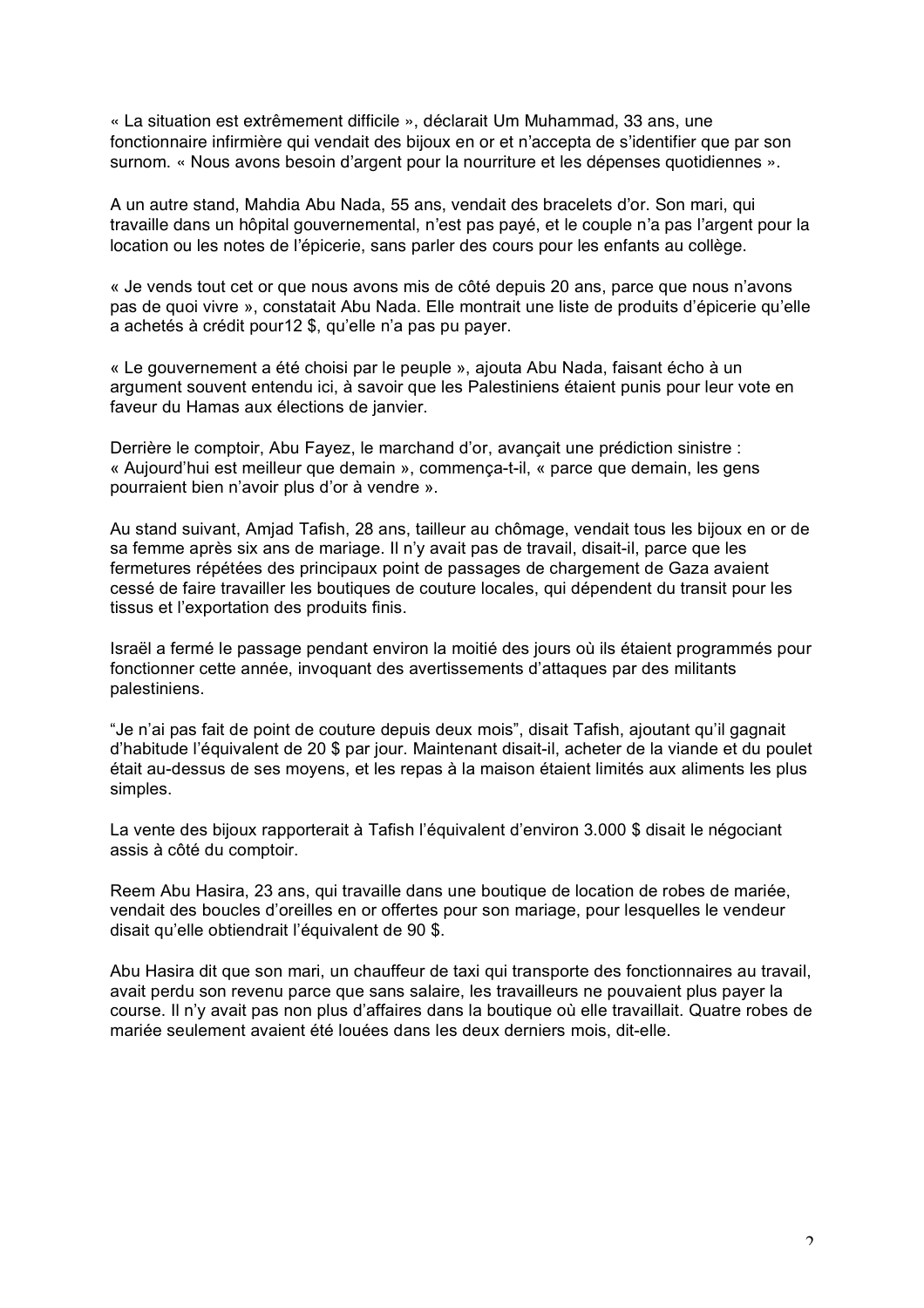## **In Gaza, literally picking terrorism over gold**

### **By Joel Greenberg**

http://jewishworldreview.com/0606/gold\_v\_terrorism.php3

American and foreign aid and Israeli tax transfers were supporting about a third of all Palestinians

**GAZA CITY —** The Gaza gold market is a familiar landmark in this city's old quarter, a centuries-old remnant of what was once a sprawling warren of covered streets. A visit there these days offers a startling glimpse into the economic hardship gripping ordinary Palestinians.

In stalls tucked away in a vaulted passage, people are selling their most precious possessions, gold jewelry given to wives by their husbands, usually as dowries at marriage to serve as a security in case of divorce or economic hard times.

The cutoff of foreign aid and tax transfers from Israel to the Hamas-led Palestinian government has pushed the economy here into free-fall.

**More than 160,000 government employees, who support about a third of the Palestinian population**, have gone unpaid for nearly three months, deepening poverty and crippling business activity.

"The situation is extremely difficult," said Um Muhammad, 33, a government-employed nurse who was selling gold jewelry and agreed to identify herself only by her nickname. "We need the money for food and daily expenses."

In another stall, Mahdia Abu Nada, 55, was selling gold bracelets. Her husband, who works in a government hospital, is not getting paid, and the couple has no money for rent or grocery bills, let alone tuition for children in college.

"I'm selling all the gold that I've saved for 20 years, because we can't live," Abu Nada said. She produced a list of grocery items she had bought on credit, worth \$112, that she has not been able to pay for.

"The government was chosen by the people," Abu Nada added, echoing an argument often heard here, that the Palestinians were being punished for their vote for Hamas in January elections.

Behind the counter, Abu Fayez, the gold dealer, offered a grim prediction. "Today is better than tomorrow," he intoned. "Because tomorrow, people might no longer have any gold to sell."

At the next stall, Amjad Tafish, 28, an unemployed tailor, was selling all his wife's gold jewelry after six years of marriage. There was no work, he said, because repeated closings of Gaza's main cargo crossing had halted work at local sewing shops, which depend on the crossing for materials and export of finished products.